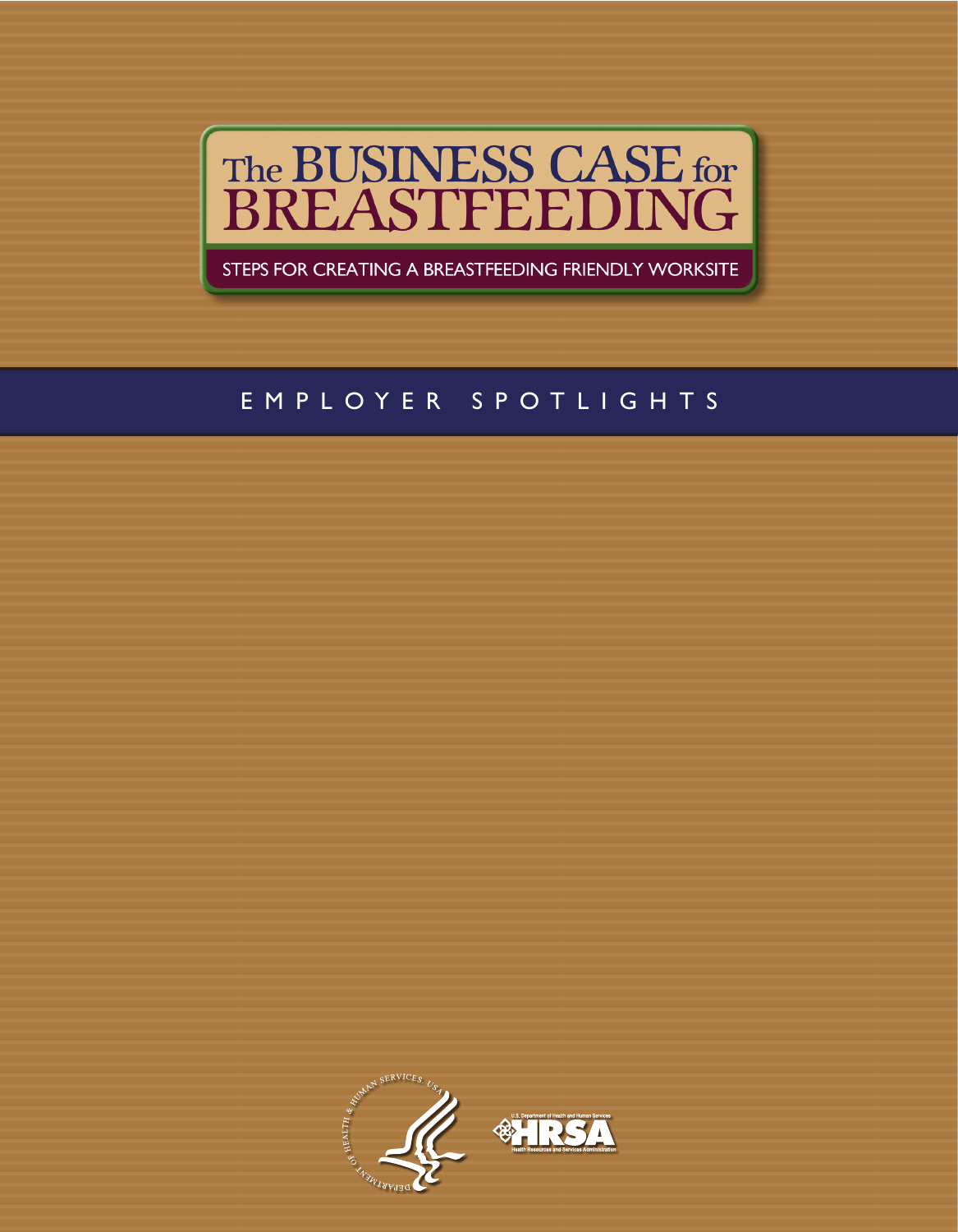Descriptions of lactation programs in these Employer Spotlights are used as examples of organizations with breastfeeding programs. Mention of trade names, commercial practices, or organizations in this publication does not imply endorsement by the U.S. Department of Health and Human Services or the U.S. Government.

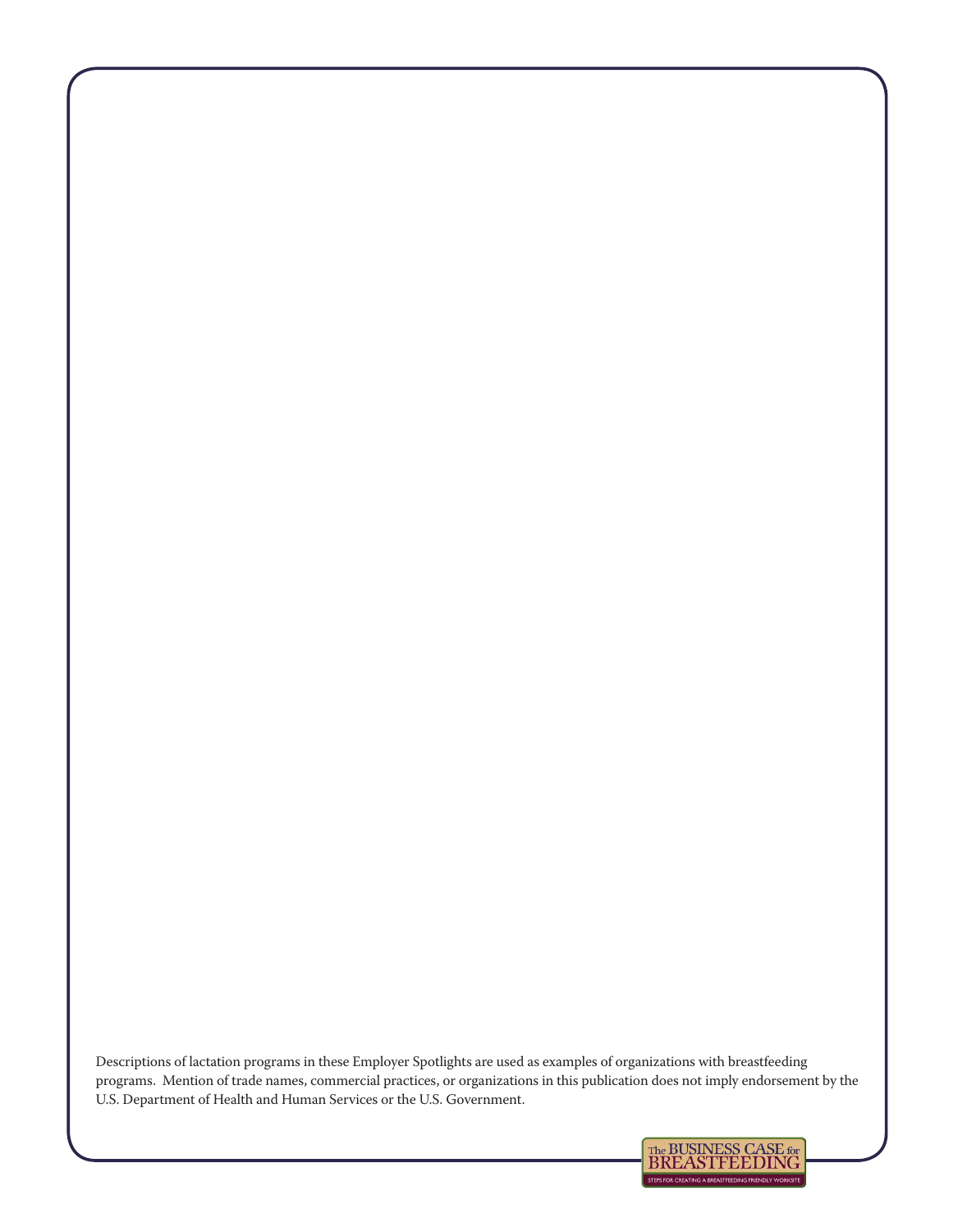### **Breastfeeding is part of our**

culture now.

Chrissy Partridge Employee Perinatal Support Coordinator

#### Anticipatory guidance and support have been the hallmark of the not-for-profit California PHFE WIC Program's employee breastfeeding support program. Initially implemented to prevent poor pregnancy outcomes among employees (due to premature births, low birth weights, and fetal demise), the program not only accomplished that goal but grew a culture where exclusive breastfeeding has become the norm! Breastfeeding rates are dramatically higher than the national average, and employees feel valued in their ability to continue breastfeeding and working. The program provides exemplary support from pregnancy until lactation ends and includes an innovative peer support program through trained lactation coaches who provide coworker support and help. Program organizers have become adept at allocating creative spaces for lactation rooms in small unused areas. With all 54 WIC Centers featuring breastfeeding-friendly environments, breastfeeding is truly the social norm at California PHFE WIC Program.

## EmployEr Spotlight *California Public Health Foundation Enterprises Management Solutions WIC, Irwindale, California*

#### **Program Components:**

#### *Private Area to Express Milk:*

Lactation rooms 6' x 10' or smaller in all 54 WIC centers. Refrigerators for storing breast milk provided in the employee kitchen.

#### *Breastfeeding Equipment:*

Electric pump available in all lactation rooms; free provision of attachment kits.

#### *Milk Expression Scheduling:*

Paid work time for milk expression: up to four 15-20 minute breaks per work day, and flexible scheduling. Phasing back to work options provided.

#### *Education:*

Early pregnancy class and continued monthly prenatal support group classes during 2nd and 3rd trimesters of pregnancy taken as part of work time.

#### *Support:*

Follow-up by a selected Trained Lactation Coach (TLC), a fellow employee peer who breastfed her child, with access to an International Board Certified Lactation Consultant (IBCLC) if needed. Monthly postpartum support groups attended as part of work time, recognition program, and strong breastfeeding-friendly "culture" within the organization.

#### *Program Impact:*

Dramatic impact on company, including:

- Rate of deliveries with poor pregnancy outcomes dropped from 21 percent to less than 6 percent.
- Dramatic breastfeeding rate increases:
	- 100 percent breastfeeding initiation rates
	- 55-80 percent at 6 months
	- >50 percent breastfeeding at 12 months

#### *Contact:*

Breastfeeding Supervisor PHFE Management Solutions WIC Program 12781 Schabarum Ave. Irwindale, CA 91706 626.856.6618 ext. 218

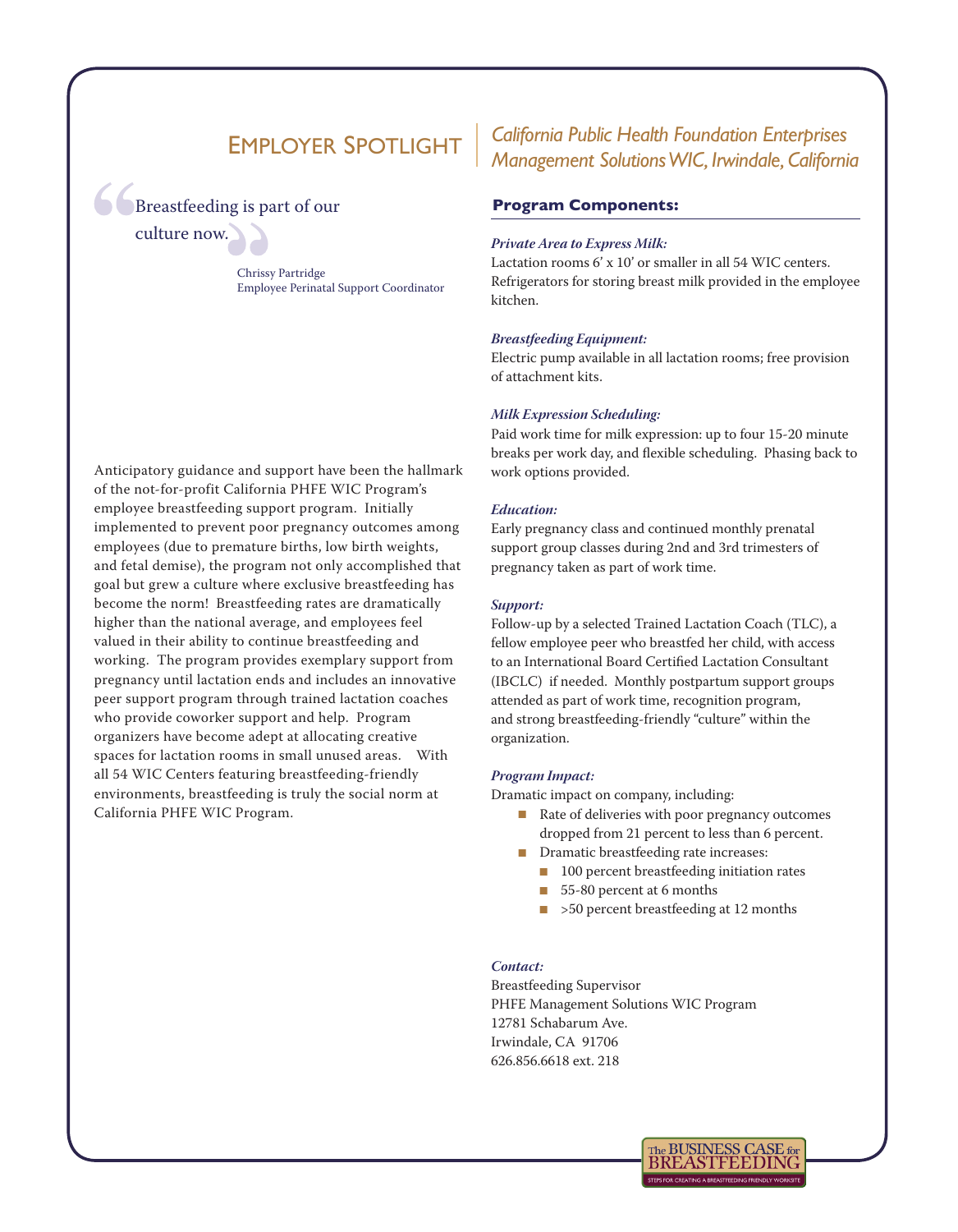# EmployEr Spotlight *CIGNA Corporation*

í  $\bigcirc$ CIGNA Moms is part of our company's Healthy Life strategy and exemplifies our commitment to improving the health of our employees and their newest family members.

> Vicky Dickson, Director, Employee Health CIGNA Corporation

CIGNA Corporation (NYSE: CI), headquartered in Philadelphia, and its subsidiaries constitute one of the largest publicly-owned providers of health and related benefits in the United States and selected markets around the world. In 1995, CIGNA implemented a comprehensive program to eliminate worksite barriers that keep women from choosing to breastfeed and continuing to breastfeed after returning to work. Today, for those mothers who choose to breastfeed their babies and will continue to breastfeed after returning to work, CIGNA's program helps make the transition easier - and healthier - for mothers and children. The program, CIGNA Moms, is designed to help a mother provide the best nutrition for her baby by making it easy to breastfeed before and after return to work.

- Breastfeeding support ensures optimum success for mother and baby. Mothers receive ongoing support from a network of breastfeeding experts before and after the birth of the baby.
- Before delivery, a lactation consultant will talk **COL** with mothers about what they can do to prepare for breastfeeding and what to expect when the baby arrives.
- After the baby arrives, during a mother's short-term disability, a lactation consultant will contact mothers at home to answer questions, talk about a healthy nursing diet, discuss proper breast care, and help mothers prepare to return to work while continuing to nurse.
- Before mothers return to work, a consultant will teach them how to properly store milk, give tips on maintaining milk supply, and demonstrate the use of the breast pump.
- After mothers return to work, during the next six months, a consultant will contact mothers every few weeks to answer questions and ensure they are doing well.

# *Philadelphia, Pennsylvania*

When mothers enroll in CIGNA Moms, the following services are offered at no charge:

- Ongoing advice and help from a professional lactation consultant
- Access to Nursing Mothers' Rooms at CIGNA office sites
- Breast pump
- A milk storage system and carrying case and a personal set of bottles, pump shields and tubing to ensure proper hygiene when expressing milk
- Literature on breast engorgement, breastfeeding and working, milk storage and collection, and sore nipple management

With an employee pool of approximately 24,000, company officials believe the potential cost reductions in health care expenses and employee turnover more than offset the nominal expenses to implement and maintain a program that supports an employee's decision to breastfeed. The CIGNA Moms program is now available at all CIGNA offices nationwide, with more than 400 employees participating annually.

#### **Program Components:**

*Private Area to Express Milk:* Onsite Nursing Mothers' Rooms

#### *Breastfeeding Equipment:*

Breast pumps, carrying case, and all supplies needed

#### *Milk Expression Scheduling:*

Flexible scheduling for milk expression needs during regular break times

#### *Education:*

Prenatal education kit, classes, and consultation with a lactation consultant before and after giving birth

#### *Support:*

Telephone support for breastfeeding women during maternity leave, and return-to-work consultation and ongoing support from a lactation consultant

*This Employer Spotlight is continued on next page*

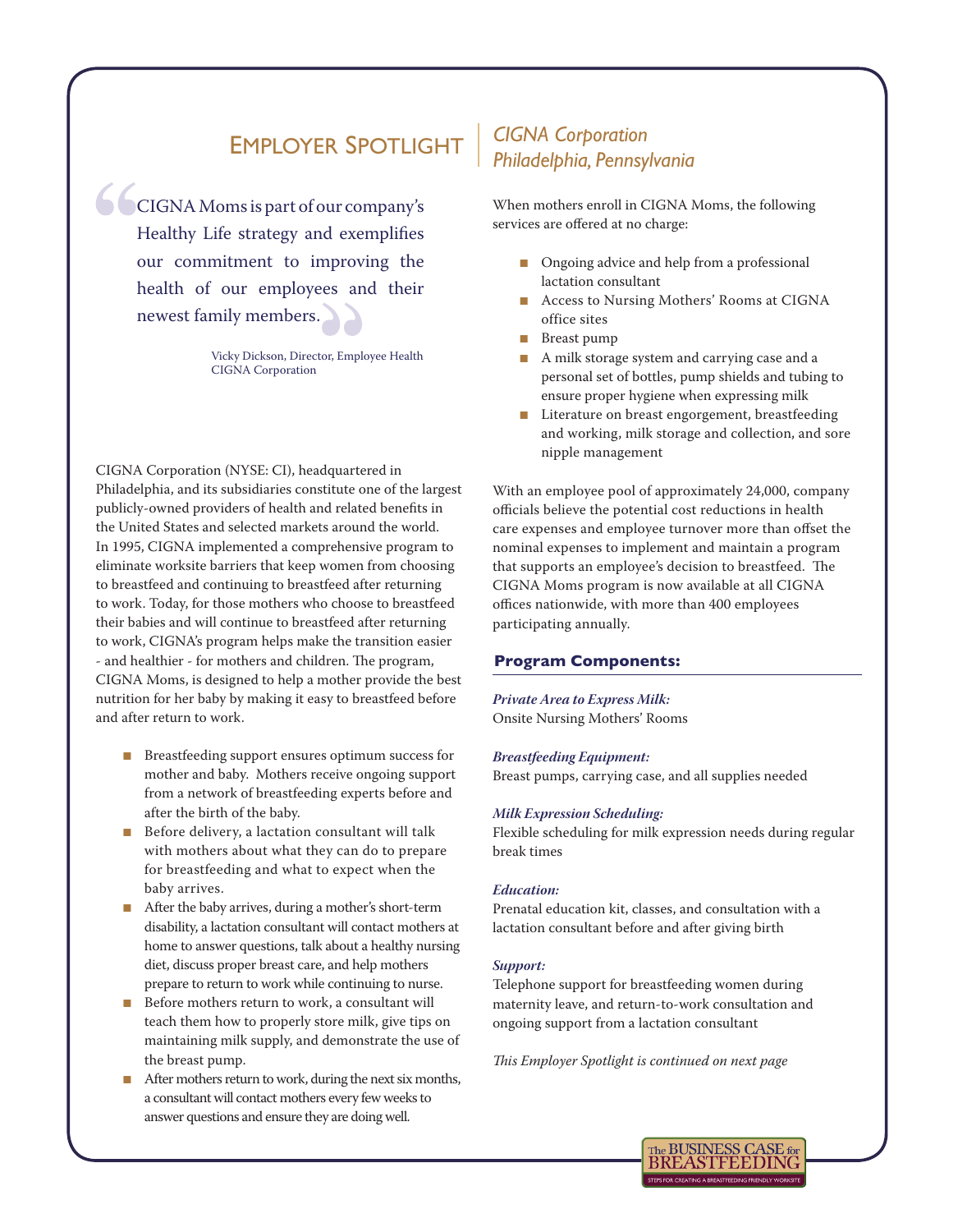#### *Employer Spotlight | CIGNA continued*

#### *Program Impact:*

- Annual savings of \$240,000 in healthcare expenses for breastfeeding mothers and children
- 77 percent reduction in lost work time due to infant illness, with annual savings of \$60,000
- Lower pharmacy costs due to 62 percent fewer prescriptions
- Increased breastfeeding rates  $-72.5$  percent at 6 months compared to national average of 21.1 percent for employed mothers
- Recognized as a Workplace Model of Excellence by the National Healthy Mothers/ Healthy Babies Coalition
- A formal study conducted by the UCLA Centers for Healthy Children found that the program

enabled mothers to efficiently express breast milk without impacting workplace productivity, and did indeed result in substantial cost savings to the company. The program also accomplished its goal of improving breastfeeding rates, which are now significantly higher than the national average.

#### *Contact:*

Director, Employee Health CIGNA Corporation 1601 Chestnut St., TL 37B Philadelphia, PA 19192 215.761.3921

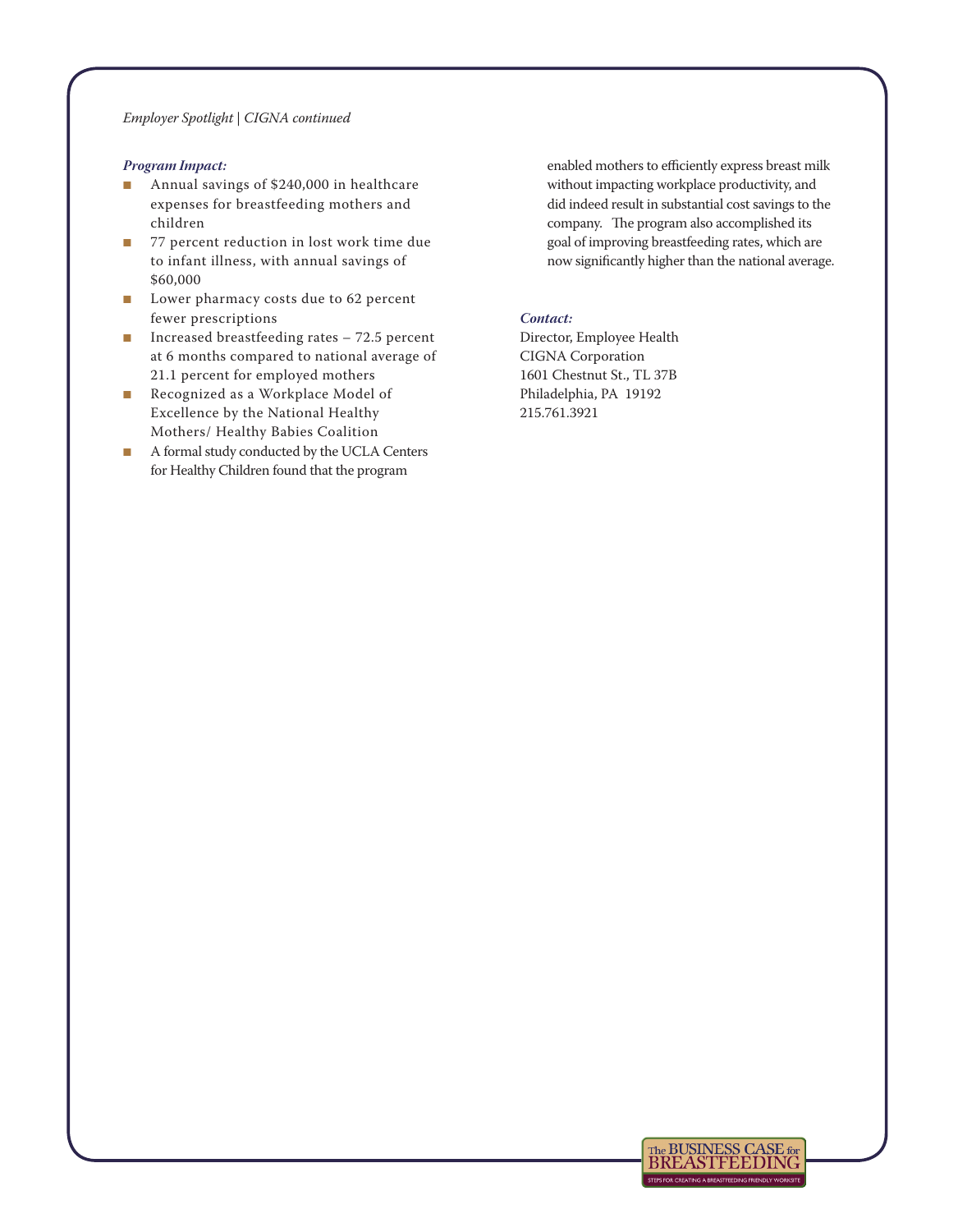build on it. Starting a lactation program is not that hard. You can begin with a nice room, a place for moms to go to express milk. If you start with something like this that moms really appreciate, you can

> Wendi Bailey, M.Ed. Manager – Building Better Health The Home Depot

The Home Depot is committed to removing the obstacles to women achieving the Healthy People 2010 goal of continued breastfeeding at 6 and 12 months. The organization established a comprehensive lactation support program at their headquarters in Atlanta and provides new mothers with incentives to continue breastfeeding. The Home Depot subsidizes the cost of a personal electric breast pump for each employee who breastfeeds; the longer she breastfeeds, the higher her rebate.

Data collected by the company show that the efforts are working. In addition to cost savings to the business, the program has helped many employees breastfeed long past the 6-month goal. Because of the program's success at the Atlanta home office, company officials are now piloting the program at two divisional offices and in select retail stores.

### *The Home Depot Atlanta, Georgia*

#### **Program Components:**

#### *Private Area to Express Milk:*

Two lactation rooms, each accommodating multiple users through curtained private areas. Rooms have comfortable chairs, sink, and refrigerator for storing breast milk.

#### *Breastfeeding Equipment:*

The cost of a personal portable electric breast pump is subsidized.

#### *Milk Expression Scheduling:*

Breaks scheduled as part of routine breaks.

#### *Education:*

Quarterly series of two prenatal breastfeeding classes provided by a certified lactation consultant and staff registered dietitian. "Return to work" class offered before employee comes back to work. Educational materials and resources available in the Nursing Mothers' Rooms.

#### *Support:*

Ongoing telephone and e-mail access to a lactation consultant. Electronic support through Web site "chat room" for nursing employees. The multiple user design of the lactation rooms also provides opportunities for mother-tomother support.

#### *Program Impact:*

Ongoing monthly follow-up surveys with program participants reveal that the program contributes to:

- Reduced employee absenteeism (only 3 days absence per nursing employee due to baby's illness compared to the national average of 9 days in the first year)
- Cost savings of \$42,000/year, on average, due to lower absenteeism rates
- High employee satisfaction
- Higher breastfeeding rates among employees (an average of over 8 months)

#### *Contact:*

Health Promotion Specialist – Building Better Health The Home Depot 2455 Paces Ferry Road Atlanta, GA 30339 770.433.8211, ext. 18489

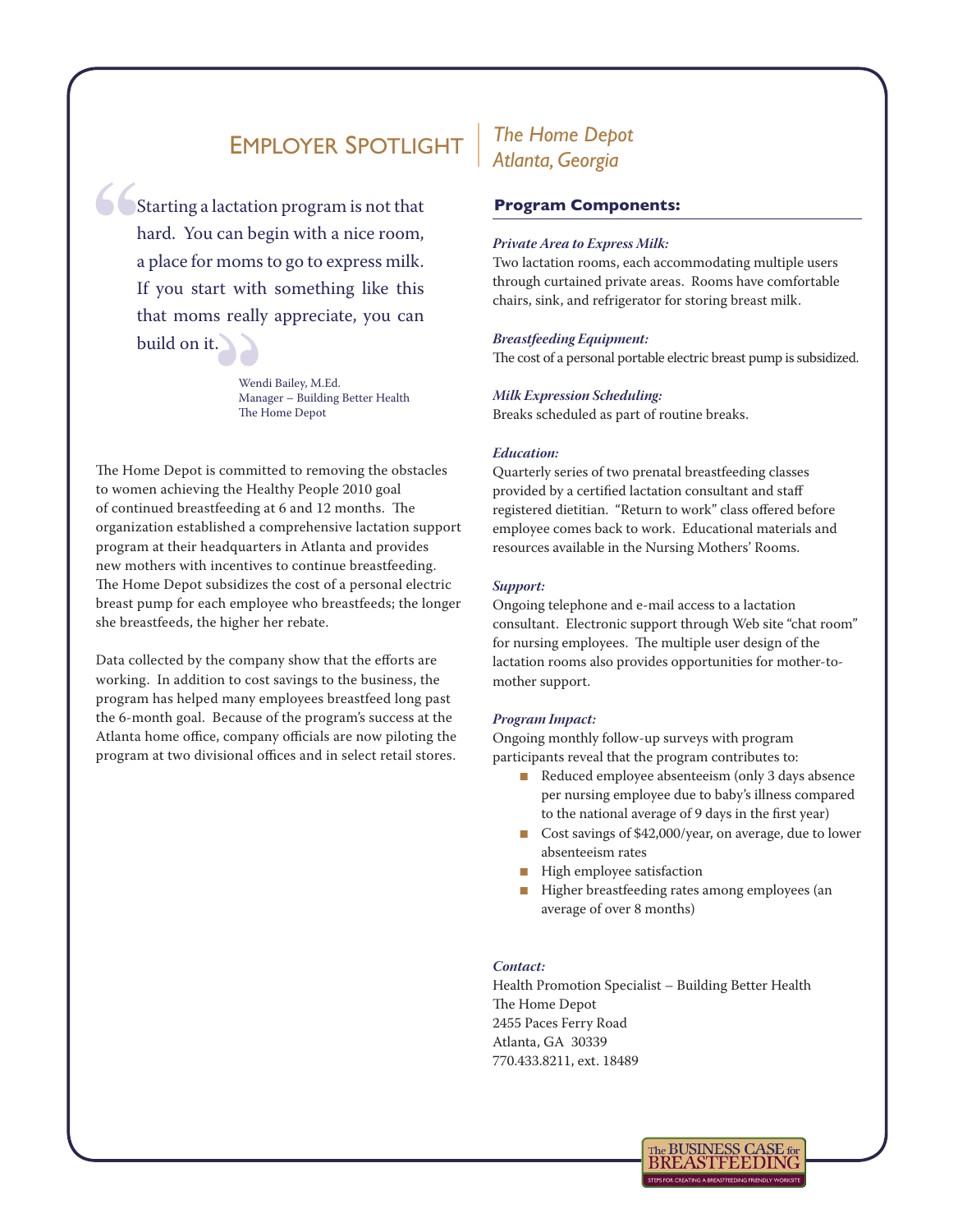stay at work! A lactation program is easy to start and inexpensive to run. You don't need much. A 3' x 4' room with a power outlet is a good start, and it helps your employees come back to work…and

> Renee Sicignano Lactation/Childbirth Educator

Although 80 percent of its employees are male, the Los Angeles Department of Water and Power has recognized significant benefits from supporting and encouraging families with breastfeeding.

It's all part of the company's family friendly initiative available to female workers and partners of male workers. There are even special programs for dads employed by the company. The program includes three onsite lactation rooms, flexible scheduling for milk expression, loan of a hospital-grade electric breast pump, and free provision of pump attachment kits. A multifaceted education program includes breastfeeding, childbirth, and parenting classes. A lactation specialist is available on call to assist new families with breastfeeding questions, and postpartum support groups for both fathers and mothers are available.

A formal evaluation of the program has found a significant impact on healthcare savings, lower absenteeism rates, lower turnover rates, and improved employee loyalty and productivity.

## *Los Angeles Department of Water and Power Los Angeles, California*

#### **Program Components:**

*Private Area to Express Milk:* Three 3'x 8' rooms.

#### *Breastfeeding Equipment:*

Loan of a hospital-grade electric pump and free provision of attachment kits.

#### *Milk Expression Scheduling:*

Flexible scheduling for milk expression, with extra time needed absorbed. Mothers do not abuse this time; they value the mother-friendly work environment and work hard so they do not lose it.

#### *Education:*

Classes on breastfeeding, childbirth, and parenting for families, as well as "dads only" classes and support groups.

#### *Support:*

On-call access to a lactation consultant; support groups for mothers and fathers.

#### *Program Impact:*

Dramatic impact on company, including:

- 35 percent lower healthcare claims
- 33 percent return to work sooner than anticipated
- 27 percent lower absenteeism rates
- 71 percent take less time off since participating in the program
- 67 percent worry less about family concerns on the job
- 83 percent are more positive about the company;
- 67 percent intend to make the company their long-term employer

#### *Contact:*

Lactation/Childbirth Educator 111 North Hope St. Los Angeles, CA 90012 213.367.3549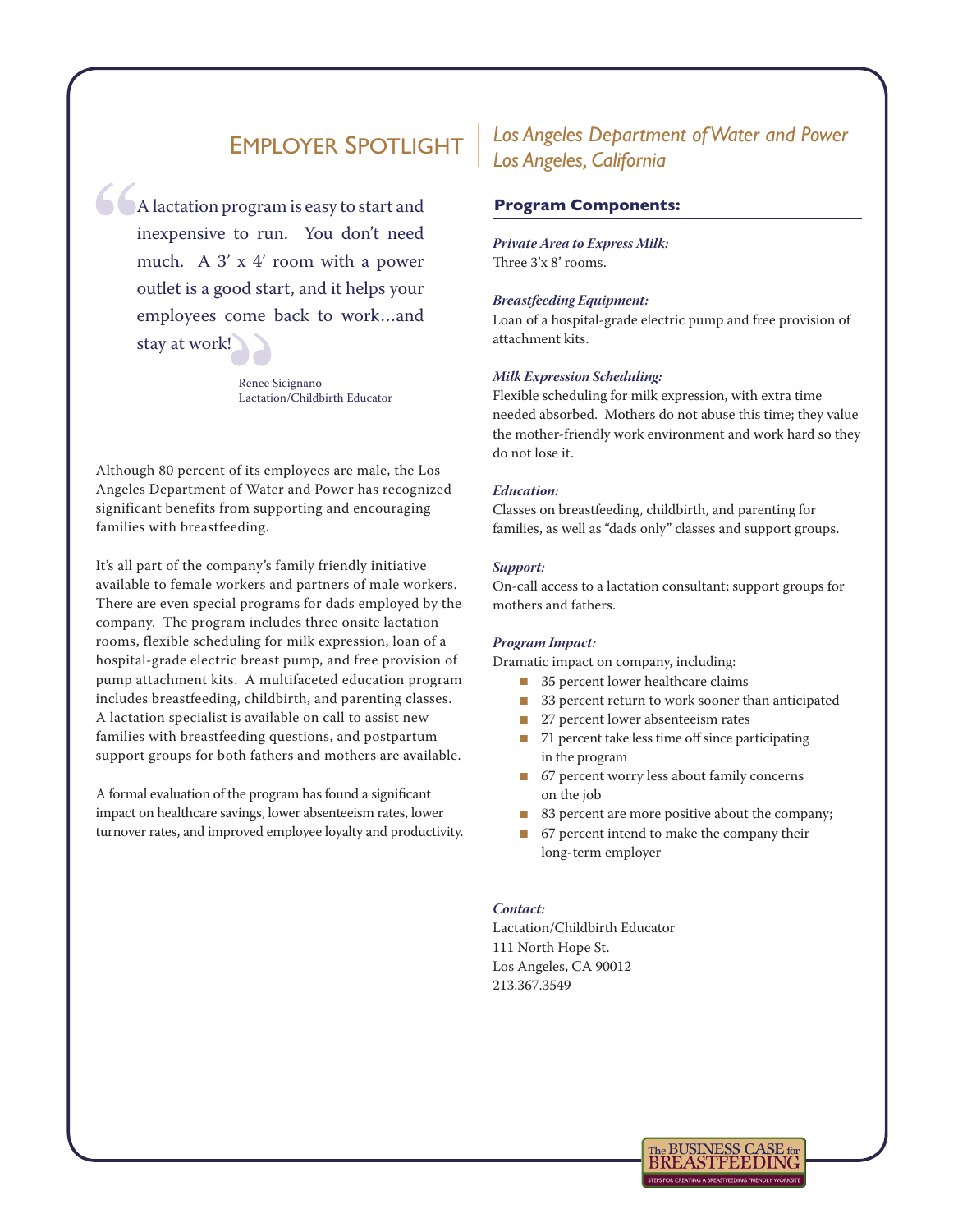The limitations are in your own mind. Try setting up a pumping station in a military field tent! If the Army can do it, anyone can!

> Lisa Jones, Lactation Consultant Madigan Army Medical Center

With women making up over 20 percent of the active duty force in the United States, one U.S. Army base in Ft. Lewis, WA set in motion a plan to help active duty soldiers, dependents, and civilian employees of the Madigan Army Medical Center continue breastfeeding.

Provided free of charge to beneficiaries, the program offers a private area for soldiers and hospital employees to express milk, access to hospital-grade breast pumps, prenatal education, and access to a lactation consultant. At the heart of the program is the "Policy on Support for Soldiers with Nursing Infants," which provides general guidelines for both commanders and soldiers on responsibilities for supporting breastfeeding, including a 4-month deployment delay when possible, and arrangements for expressing milk.

The program is part of the Medical Center's initiative to improve and support obstetrical practices within the military on a par with the civilian community, and supports practices such as allowing the caregiver or father to be at a nearby facility with the baby to facilitate "touch" time with the baby, and making arrangements to have the mother's milk shipped back to the baby when a soldier and baby must be separated. In some instances this has required ingenuity and creativity. For instance, soldiers who are deployed may be provided a breast pump, and milk is kept frozen with dry ice through contracts with meat packing companies, and shipped back to the caregiver via mail couriers, overnight express delivery services, and transport planes.

Although the challenges seem great, Lisa Jones, former lactation consultant for the program, prefers to focus on solutions. "It's not an 'if' scenario," she says. "It's HOW can we make it work. There's always something we can do that will benefit everyone."

## EmployEr Spotlight *Madigan Army Medical Center Ft. Lewis, Washington*

#### **Program Components:**

#### *Private Area to Express Milk:*

14' x 14' sized room with curtained seating areas to accommodate up to four nursing mothers. Room includes a sink, bulletin board, and educational resources. Available for active duty and dependents, as well as hospital staff.

#### *Breastfeeding Equipment:*

Hospital-grade electric pump for both active duty families, dependents, beneficiary families, and hospital employees.

#### *Education:*

Class for pregnant active duty and beneficiary families; postpartum class.

#### *Support:*

Access to a lactation consultant; weekly breastfeeding mother's group; Command "Policy on Support for Soldiers with Nursing Infants."

#### *Program Impact:*

- Reduced maternal-child health costs and clinic visits
- Improved employee satisfaction and retention of trained soldiers
- Positive public relations
- Recognized as the 2004 "Outstanding Employer" by Healthy Mothers/Healthy Babies Coalition of Washington

#### *Contact:*

Lactation Office Madigan Army Medical Center 9040A Fitzsimmons Drive Tacoma, WA 98431 253.968.2774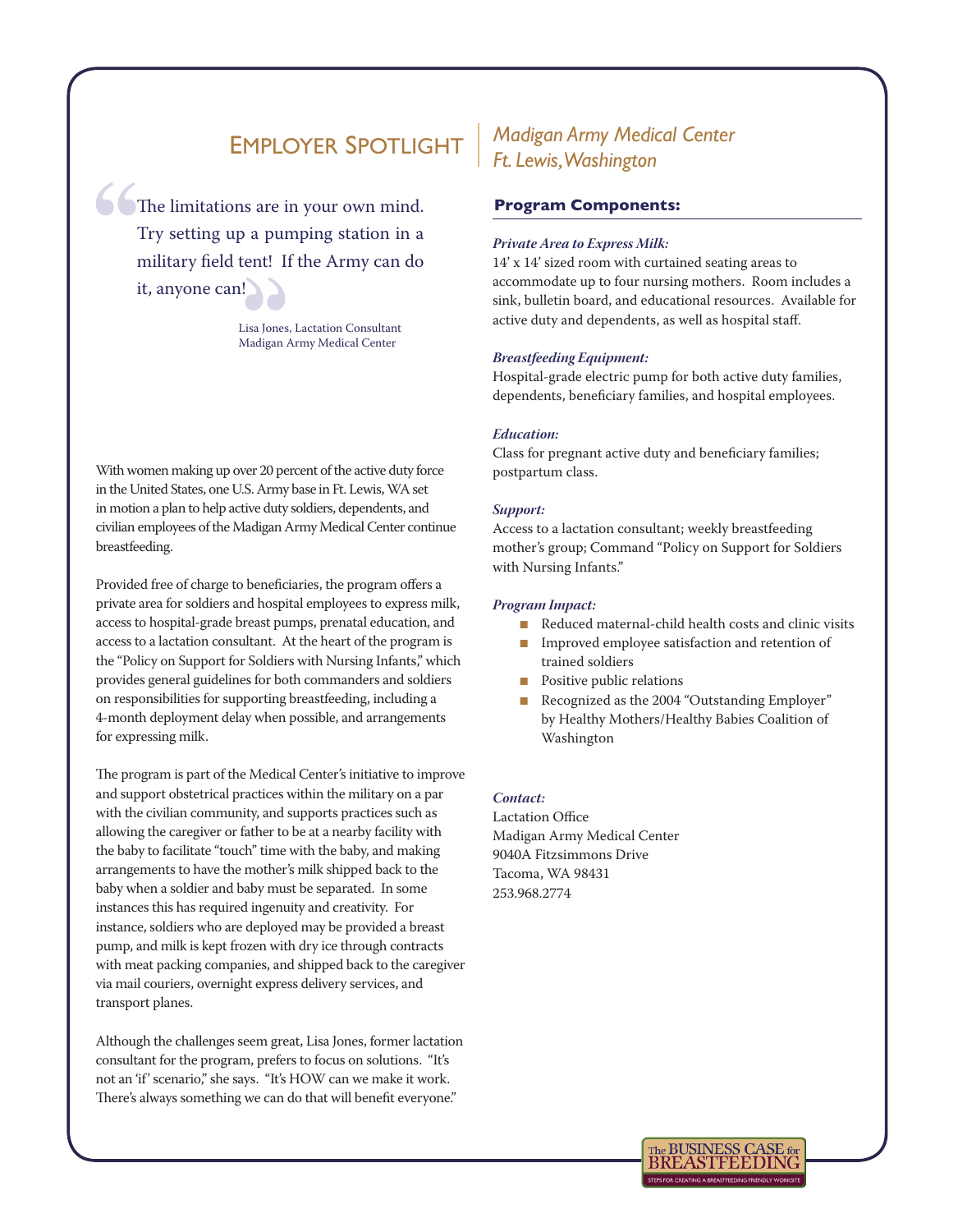# EmployEr Spotlight *Mutual of Omaha*

 nice facilities at Mutual. I nursed all three of my children for a year and I could not have been so successful without the help and the

> Regional Manager – West Region Medicare Audit and Reimbursement Mutual of Omaha

Mutual of Omaha, which employs 4,600 people primarily in its Omaha office, found that going the extra mile to help employees feel comfortable with breastfeeding after they return to work can provide big dividends to the company, as well.

The "extra mile" for Mutual of Omaha includes two stateof-the-art lactation rooms converted from small, little used areas. The "Renaissance Room" and "Mediterranean Room" are designed to help mothers feel relaxed and comfortable in the midst of a hectic workday, which facilitates milk flow and volume. The attractively furnished rooms include a sink, soft lighting, ergonomic chairs, telephones to check voicemail or check on their baby, and refrigerators to keep milk stored safely. Hospital-grade electric breast pumps are available, and company-wide baby showers add to a comprehensive education and support effort that helps employees feel better prepared to juggle the demands of parenthood and employment.

Mothers appreciate the supportive, family-friendly environment and access to ongoing support from an onsite Registered Nurse and local Lactation Consultants. Data collected by the company show the nominal investment also helps the company by contributing to significant cost savings.

# *Omaha, Nebraska*

#### **Program Components:**

#### *Private Area to Express Milk:*

The 9'x 11' lactation suite accommodates three 4'x 5' milk expression spaces.

#### *Breastfeeding Equipment:*

Hospital-grade electric pump; local hospital provides attachment kits when mothers are discharged.

#### *Milk Expression Scheduling:*

Supportive managers work with employees on milk expression needs. Maternity leave up to 12 weeks, with up to 70 percent pay for 6 weeks as part of "disability coverage" benefits.

#### *Education:*

Onsite Registered Nurse meets with pregnant employees and provides postpartum education once the employee is back at work. Company-wide employee baby showers are held twice a year for pregnant employees and partners.

#### *Support:*

Ongoing access to onsite Registered Nurse and local Lactation Consultants once the baby is born. Dependent care referral program enables employees to locate quality childcare providers.

#### *Program Impact:*

- Named one of the "100 Best Companies for Working Women" by Working Mother magazine.
- Reduction in newborn healthcare claims
	- Hospital healthcare costs for newborns are 2.7 times less for babies whose mothers participate in the program. (\$115,881/year additional cost for non-participants' claims)
	- Per newborn healthcare claims are \$1,269 for program participants compared to \$3,415 for those who do not participate
- High employee satisfaction

#### *Contact:*

Manager, Employee Health Services Mutual of Omaha Mutual of Omaha Plaza Omaha, NE 68175 402.351.2089

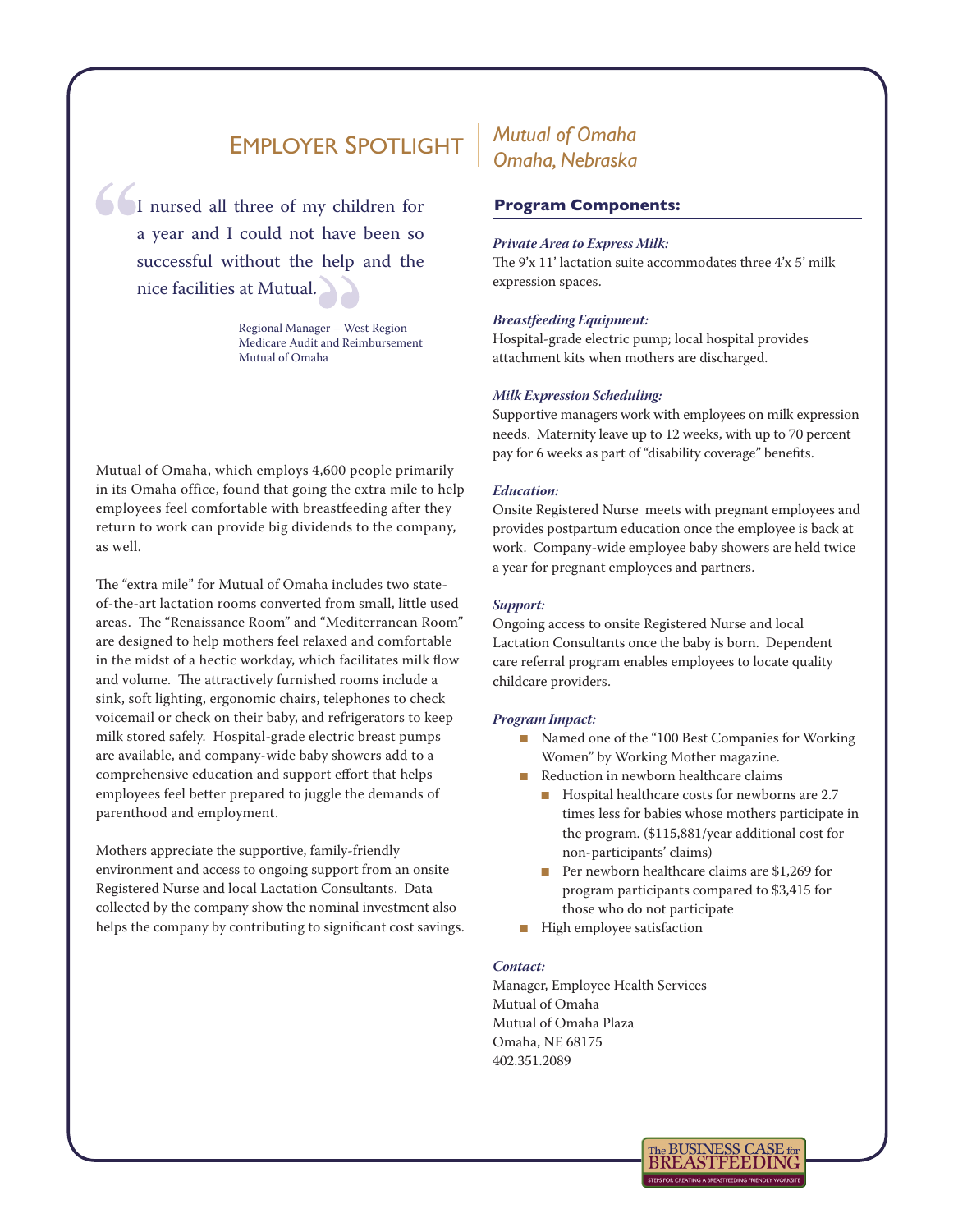## EmployEr Spotlight *Patagonia*

A company can provide family service programs because it's a good business decision. At Patagonia, we do it from the heart, because it's the right thing to do.

> Anita Furtaw Director of Family Services

Patagonia, a small, privately-owned outdoor sportswear company, has a longstanding commitment to a familycentered work environment. As one of the country's first worksites to implement onsite childcare in 1984, it was only natural that a lactation support program be implemented to complement the range of support services available to both male and female employees.

At the heart of the program is keeping nursing mothers close to their babies, and Patagonia has worked hard to remove the obstacles to continued breastfeeding for employees. Before the onsite childcare program began, it was not unusual for mothers to set up portable cribs near their workstations and to nurse at their desks or in staff meetings. With the comprehensive lactation program mothers have many more options, including private space in the childcare center for nursing their babies or expressing milk, flexible options for returning to work and scheduling time with their babies, and company-wide support that has become a true breastfeeding-friendly culture.

"This is a wonderful program," says Anita Furtaw, Director of Family Services at Patagonia. "We've had hundreds of babies nurse well into their first year. Anyone who is even thinking about this type of support should turn that thought into action, because it's good for business, and it's good for moms and babies."

# *Ventura, California*

#### **Program Components:**

#### *Private Area to Express Milk:*

Two private Nursing Mother Rooms, 6'x 7' and 6'x 14.'

#### *Return to Work Options:*

8 weeks paid leave for each parent to bond with the baby (can be taken together or separately), plus 8 weeks disability leave allowed.

#### *Milk Expression Scheduling:*

Flexible leave to either breastfeed or express milk as needed, without punching a time clock.

#### *Education:*

Prenatal packets with breastfeeding information and resources.

#### *Support:*

Onsite childcare center, and resources for locating quality childcare providers. Ongoing lactation assistance from child development program staff, with easy access to an IBCLC for more challenging breastfeeding concerns.

#### *Contact:*

Director of Family Services Patagonia 259 West Santa Clara St. Ventura, CA 93001 805.667.4611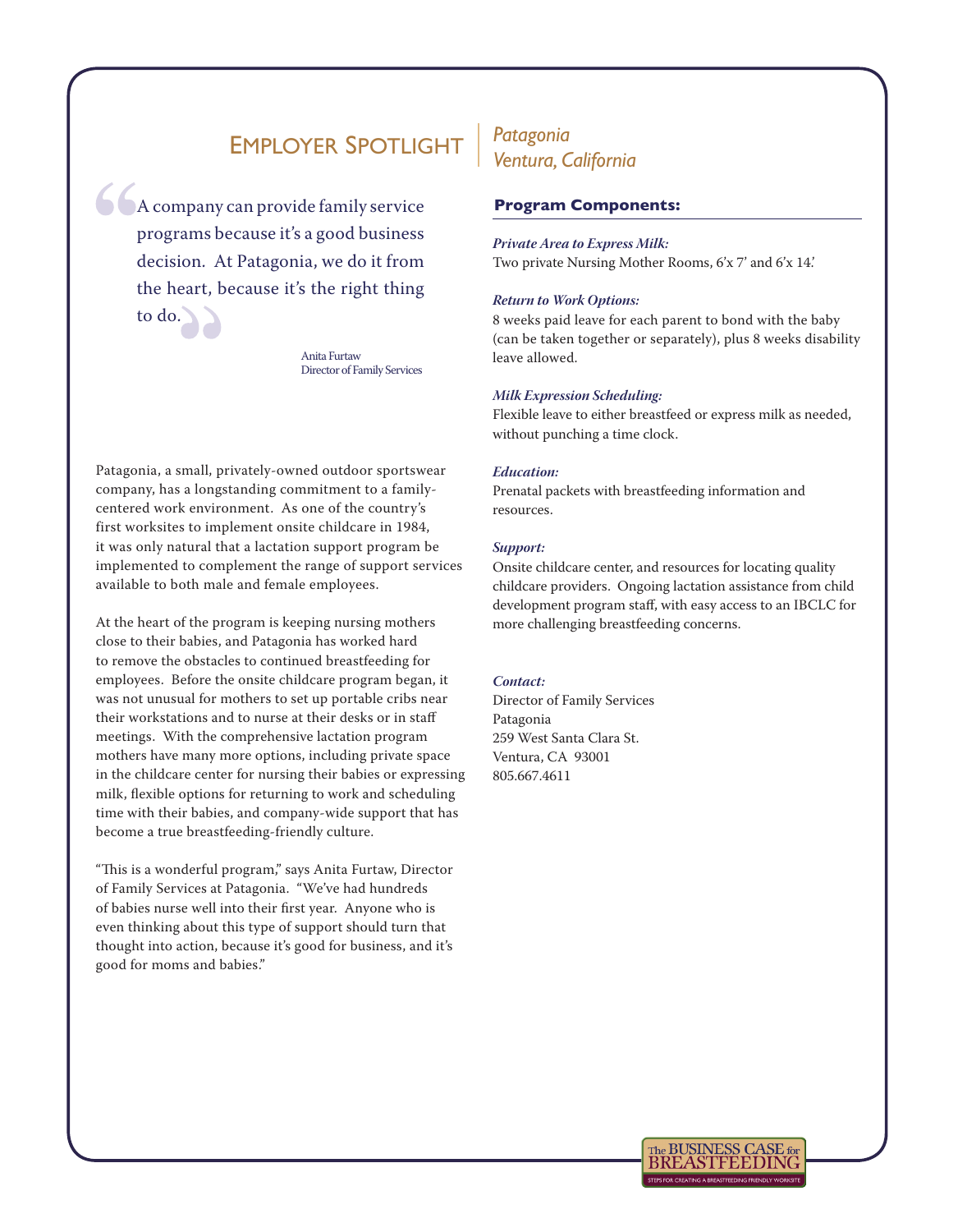# EmployEr Spotlight *Pecan Ridge School*

We care about what's best for each family. We are very proud to provide a facility that will help a child to stay on breast milk as long as possible. Families are in such a hurry to get back to busy lives...anything we can do to help provide for the baby. After all breast is best!

> Becky Swindall, Director Pecan Ridge School

Nestled in Canton, Texas is an early childhood education center serving children from 6 weeks to 12 years of age. Though the school employs only 22 teachers and staff, they have nevertheless found that providing lactation support for both teachers and parents who choose to breastfeed is a smart choice!

The program is a simple "no frills" approach that meets basic needs of staff: a place to breastfeed or pump milk, access to their baby, and time to feed when baby is ready to eat. Teachers with nursing babies are provided relief from their classroom in order to go and nurse their child. Support extends to mothers of children enrolled in the school as well. When babies are hungry, staff are happy to phone mothers to come and feed their baby, and trained to keep the baby happy until mommy arrives!

# *Canton, Texas*

#### **Program Components:**

#### *Private Area to Express Milk:*

Private room behind the office available for nursing mothers to breastfeed or express milk. Or, mothers may nurse in the "baby room" which provides a comfortable recliner for nursing.

#### *Breastfeeding Equipment:*

Employees provide their own pump, if needed, and store milk in refrigerator in their classroom.

#### *Milk Expression Scheduling:*

Staff are allowed to nurse their baby any time the baby needs to eat. No questions!

#### *Education:*

Pregnant employees are counseled about the importance of breastfeeding by the center director.

#### *Support:*

School breastfeeding policy with support options for both staff and parents of students is displayed at the office bulletin board. Referrals are made to lactation resources in the community.

#### *Contact:*

Director Pecan Ridge School Canton, TX 903.567.0515

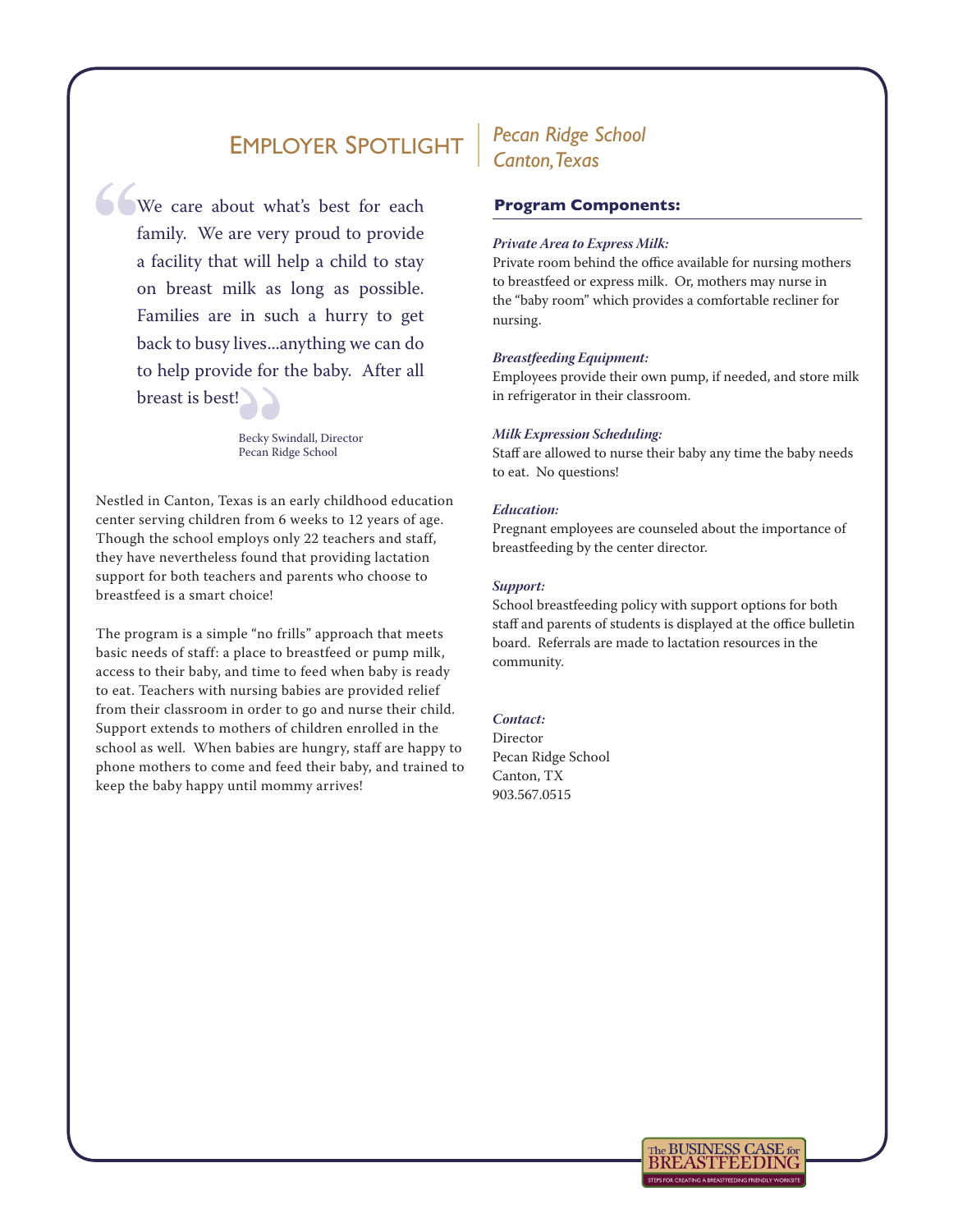í The lactation rooms are smart and professional. The Pentagon is a very male dominated environment, and having somewhere to go not only to pump, but also to talk about babies and motherhood with other employees, has been quite helpful.

Pentagon Employee

The Pentagon, headquarters of the United States Department of Defense, is a virtual city in itself, with more than 23,000 military and civilian staff. It also houses a highly regarded successful corporate lactation program as part of its employee work-life program.

Despite the enormous size of the Pentagon (with three times the floor space of the Empire State Building and 17.5 miles of corridors!) and predominantly male workforce, the typical lactation support program components used by most companies also work well here. These components include private, comfortable space and leave time to express milk, a refrigerator to store milk, and breastfeeding education and support. Access to the lactation rooms is not a problem; despite the vast size of the Pentagon, it takes no more than 7 minutes to walk between any two points in the building. If usage is an indicator of success, the Pentagon proudly reports a usage average of 667 visits to the rooms per month.

### *U.S. Department of Defense/The Pentagon Washington, D.C.*

#### **Program Components:**

#### *Private Area to Express Milk:*

Two Nursing Mothers' Rooms accommodating multiple users through curtained or walled-off areas. Each room provides a refrigerator, sink, an area to store breast pump equipment, and comfortable chairs and tables. Rooms are secured with punch code locks.

#### *Breastfeeding Equipment:*

The company provides a hospital-grade electric breast pump; employee purchases her own accessory kit.

#### *Milk Expression Scheduling:*

Employees work with individual supervisors to arrange leave time for milk expression.

#### *Education:*

Educational materials on breastfeeding.

#### *Support:*

Mother-to-mother support in the multiple-user room set-up.

#### *Contact:*

Nurse Educator for DiLorenzo Tri-Care Clinic Corridor 8, Room MG 886A4 5801 Army Pentagon Washington, D.C. 20310-5801 703.692.8898 *This will in no way be used to sell a product or service.*

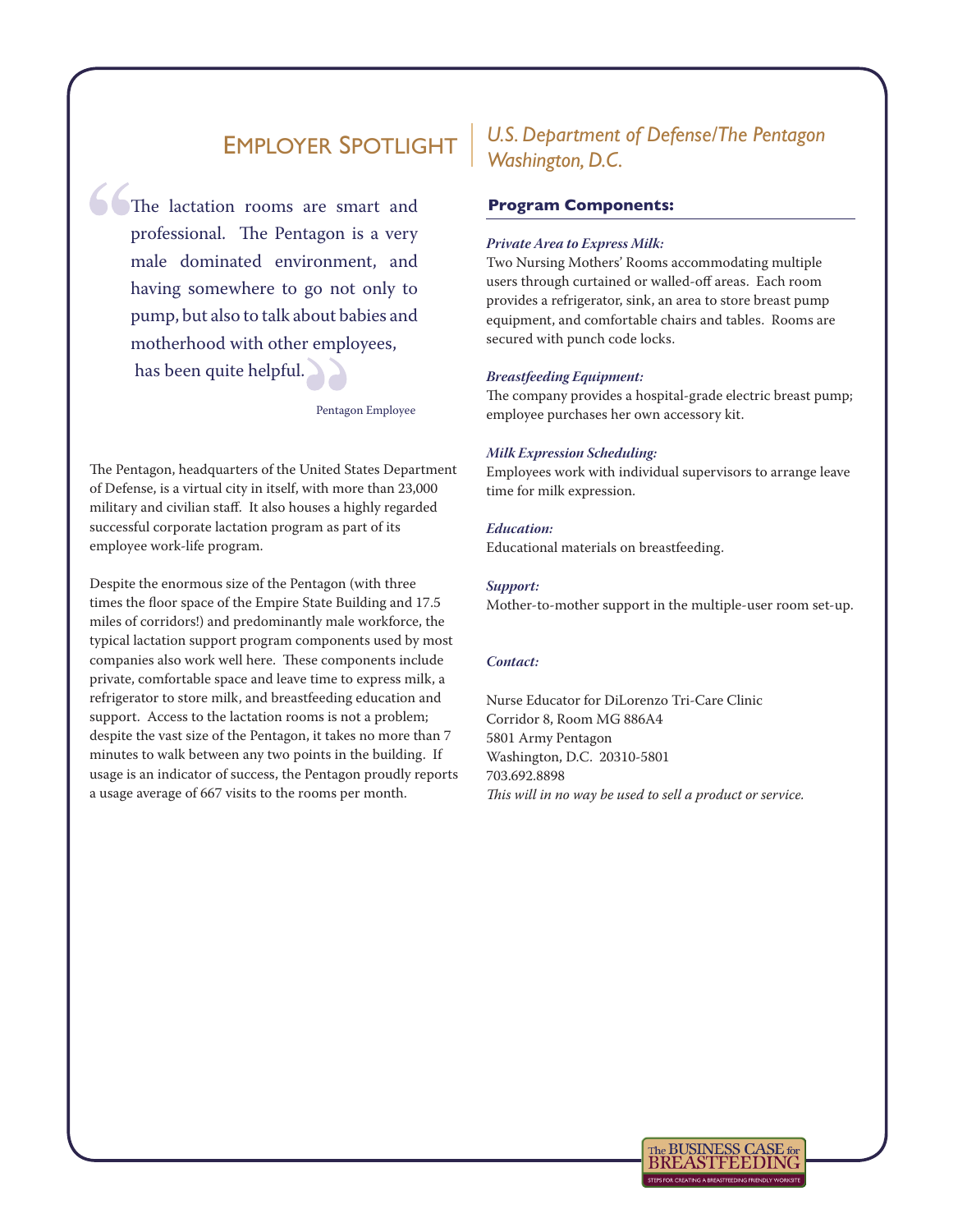. business will take care of itself Our business decided a long time ago that people are our most important asset. If you take care of them, the

> Craig Kasprzycki, Manager Human Resources/Lifestyle Enhancement Pizza Hut

At the Restaurant Service Center in Dallas, TX, headquarters for Pizza Hut, YUM! Brands, and YUM Restaurants International, a mother-friendly workplace is a way of life for the company's 800 employees. The onsite wellness center, an established ingredient in this family-based environment, includes a childcare facility and numerous service conveniences such as a lactation support program for breastfeeding mothers. The program originated from an organized grassroots action team of established peer leaders focused on ways to better care for staff. The basic lactation support model was presented and sold to management and supervisors and has been an overwhelming success.

According to Craig Kasprzycki, Manager, HR/Lifestyle Enhancement, at Pizza Hut, "For a nominal sum of money you can receive an infinite amount of loyalty and team member satisfaction. Personally, I think that is a small price to pay for what you're creating within your culture, and the trust and respect you earn among your team members."

### *Pizza Hut Dallas, Texas*

#### **Program Components:**

#### *Private Area to Express Milk:*

Nursing Mothers' Room located within the ladies' locker room. Amenities include lockers to store breast pump attachment or equipment, telephone, comfortable chair, and nearby access to a safe water source. Refrigerators are located on each wing of every floor for storing breast milk.

#### *Breastfeeding Equipment:*

Company provides electric breast pumps; employees provide their own attachment kits, or can use their own breast pumps.

#### *Milk Expression Scheduling:*

Flexible scheduling provided. Employees take responsibility to make up extra time needed by arriving to work early, leaving later, or shortening their lunch period. Frequent communication between supervisors and team members makes this flexible scheduling work.

#### *Education:*

Prenatal breastfeeding seminars are open to all staff.

#### *Support:*

Ongoing access to onsite Registered Nurse and local Lactation Consultants is available once baby is born. Dependent care referral program enables employees to locate quality childcare providers.

#### *Program Impact:*

- Strong employee support and appreciation
- Designated a "Mother-Friendly" business by the Texas Mother-Friendly Worksite Program

#### *Contact:*

Manager HR/Lifestyle Enhancement Pizza Hut 14841 Dallas Parkway Dallas, TX 75013 972.338.8060